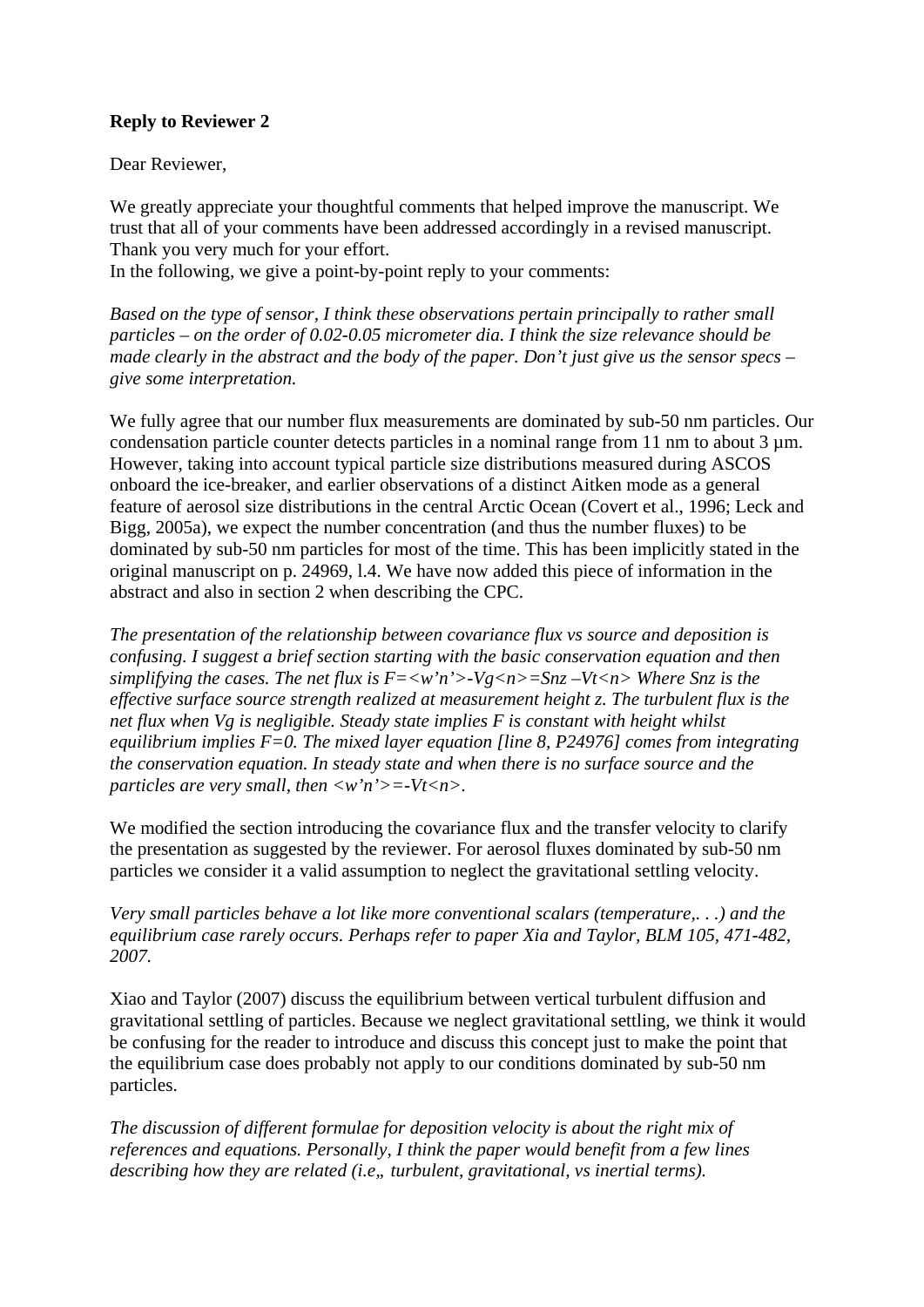We added brief descriptions of the individual terms (diffusion, impaction, interception) of the presented equations in the revised manuscript.

## *I found the discussions associated with figs. 5-7 rather hard to follow.*

We slightly modified the discussions of Figs. 5 and 6. We now give a better explanation of the mixing height associated with the thought experiment presented in Fig. 7. We also revised Fig. 7 to include scenarios corresponding with the best estimates of the effective mixing height in both examples for better comparability.

*P24966, L26. Not sure what 'theory' you are referring to. Do you mean the empirical result that sigma\_w/u\* is on the order of 1.25 under neutral conditions in the surface layer?*

Indeed, Thomas and Foken (2002) did not give a theory, but a parameterization. We changed the text accordingly.

*P24967. You have neglected stability in Eq 1. Usually a decent approximation with an instrument at 2 m height. Did you check?*

We evaluated stability using  $Z/L$  and found that  $Z/L$  is within  $+/-0.1$  in more than 90 % of the cases. Therefore, we think it is justified to neglect stability in Eq. 1. For clarification, we added the statement that the stability parameter z/L is close to zero in most cases to the discussion of Fig. 5.

*P24967. Eq5 doesn't look quite right to me. Is this an approximation?*

We have modified this passage. Because we neglect gravitational settling, we removed  $v_{\rm g}$ from Eq. 5.

*P24967. Eq6 appears to have a sign error in the first nu exponent.*

We corrected Equation (6), adding a negative sign to the exponent of nu. Thank you!

*P24972, first paragraph. Perhaps worth noting that <w'n'>=0 is not the dividing point between surface production and deposition. It is ambiguous without knowing the other terms of the budget.*

We followed the reviewer's suggestion and added a brief note in the revised manuscript.

*P24976. I am not sure about the statement "It should be noted that the net particle flux will be zero as soon as a uniform distribution with height is reached."*

In order to clarify our statement, we modified this sentence to read: "It should be noted that a uniform particle distribution with height implies lack of a particle gradient, and thus, no net turbulent particle flux would occur."

*P24976. The use of mixed layer heights comparable to the measurement height would violate the conventional assumption z«h that is invoked to claim the flux measurement represents the surface flux. I am not sure this section gains a lot by considering mixedlayer heights much lower than observed. Nothing wrong with just saying the mixed layer height was 25 m and the flux accounts for 10% of the observed concentration change.*